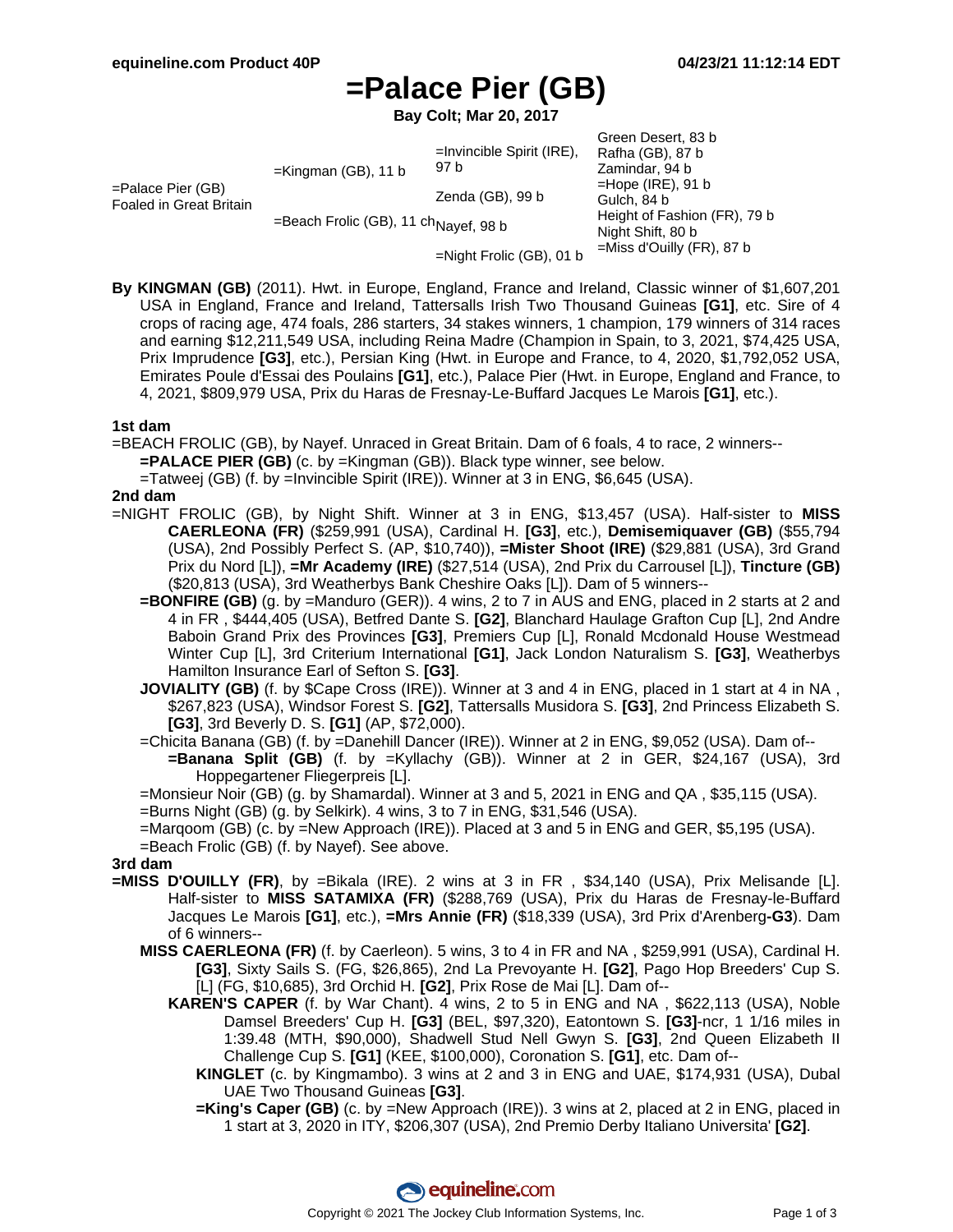# **=Palace Pier (GB)**

**Bay Colt; Mar 20, 2017**

- **MISS CORONADO** (f. by Coronado's Quest). 2 wins at 3, \$152,575, Davona Dale S. **[G2]** (GP, \$90,000). Dam of--
	- **ARETHUSA** (f. by A.P. Indy). Winner at 2 and 4, \$190,910, Sharp Cat S. [L] (BHP, \$60,000), 3rd Las Virgenes S. **[G1]** (SA, \$36,000).
	- **Divine Mercy** (f. by Bernardini). Winner at 2 and 3, \$57,955, 3rd California Oaks (GG, \$6,000).
- **Stone Cat** (c. by Storm Cat). 3 wins at 3 and 4, \$125,235(USA), 3rd Woodchopper H. [L] (FG, \$8,250). Sire.
- Miss Kilroy (f. by A.P. Indy). Unraced. Dam of--
	- **ABBY'S ANGEL** (f. by Touch Gold). 4 wins in 6 starts at 3 and 4, \$152,671, Indian Maid H. [L] (HAW, \$67,181), 2nd Gardenia H. **[G3]** (ELP, \$20,000). Dam of--
		- **COMICAS** (g. by Distorted Humor). 4 wins, 2 to 5 in ENG and UAE, \$764,676 (USA), Borealis Dubawi S. **[G3]**, 2nd Gulf News Dubai Golden Shaheen **[G1]**, Gulfnews.com Al Shindagha Sprint **[G3]**, Skywards Meydan Classic [L], Lincoln Navigator Garhoud Sprint [L], etc.
	- **CARA MARIE** (f. by Unbridled's Song). Winner at 2 and 3, \$103,650, Indy Star S. (IND, \$43,650), 3rd Lake George S. **[G2]** (SAR, \$20,000). Dam of--
		- **GIRL DADDY** (f. by Uncle Mo). 2 wins in 3 starts at 2, 2020, \$321,240, Pocahontas S. **[G3]** (CD, \$119,040), 3rd Breeders' Cup Juvenile Fillies **[G1]** (KEE, \$180,000).
	- **Miss Jean Brodie** (f. by Maria's Mon). Winner in 2 starts at 3 in ENG, placed in 1 start at 3 in IRE, \$111,784 (USA), 2nd Darley Irish Oaks **[G1]**. Producer.
	- Twiggles (f. by Maria's Mon). Unraced. Dam of--
		- **SWEET BYE AND BYE** (f. by Sky Mesa). 8 wins, 3 to 6, 2021, \$506,060, Sand Springs S. [L] (GP, \$60,760), Crowd Pleaser S. -R (PRX, \$60,000), 2nd Athenia S. **[G3]** (BEL, \$40,000), Marshua's River S. **[G3]** (GP, \$23,750), Dr. Teresa Garofalo Memorial S. -R (PRX, \$24,000), etc.
		- **BUY LAND AND SEE** (c. by Cairo Prince). 3 wins in 6 starts at 2 and 3, 2020, \$151,000, Awad S. (BEL, \$55,000), 3rd Mahony S. (SAR, \$10,200). Set ncr at Parx Racing, about 7 1/2 furlongs in 1:30.03.
	- Miss Ludy (f. by Touch Gold). Unraced. Dam of--
		- **=LUDY LUCIA (CHI)** (f. by Aragorn (IRE)). 5 wins at 2 and 4 in CHI, \$36,701 (USA), Copa de Plata - Italo Traverso P. **[G2]**, 3rd Gran Premio Gonzalo Bofill De Caso **[G2]**.
		- **=Kanthara (CHI)** (f. by Sir Cat). 5 wins at 3 and 4 in CHI, \$34,054 (USA), 3rd Ismael Tocornal [L].
	- Mistaken Performer (f. by Touch Gold). Unraced. Dam of--
		- **=Bengaleiro (VEN)** (c. by Foreign Minister). 6 wins, 2 to 5 in VEN, 2nd Clasico Antonio Jose de Sucre [L].
- **Demisemiquaver (GB)** (f. by \$Singspiel (IRE)). 2 wins at 3 in ENG, placed at 4 in NA , \$55,794 (USA), 2nd Possibly Perfect S. (AP, \$10,740). Dam of--
	- **=RARE RHYTHM (GB)** (g. by Dubawi (IRE)). 5 wins in 9 starts, 2 to 6 in UAE and ENG, \$357,937 (USA), Al Naboodah Civil Engineering Nad Al Sheba Trophy **[G3]**, John Smiths Silver Cup [L], 3rd Al Tayer Motors Dubai Gold Cup **[G2]**.
- **=Mister Shoot (IRE)** (g. by Shining Steel (GB)). Winner at 2 and 3 in FR , \$29,881 (USA), 3rd Grand Prix du Nord [L].
- **=Mr Academy (IRE)** (c. by Royal Academy). Winner at 3 and 4 in FR, \$27,514 (USA), 2nd Prix du Carrousel [L].
- **Tincture (GB)** (f. by Dr Fong). Placed at 3 in ENG and NA , \$20,813 (USA), 3rd Weatherbys Bank Cheshire Oaks [L].
- =Night Frolic (GB) (f. by Night Shift). See above.
- =Mill Rainbow (f. by Rainbow Quest). Winner at 3 in FR , \$10,342 (USA). Dam of--
	- **=MOONLIGHT RED (IRE)** (f. by Kheleyf). 2 wins at 2 in ITY, \$47,914 (USA), Premio Mantovani [L]. Producer.
- =Majestic Flyer (FR) (c. by Fairy King). Placed in 2 starts at 3 in FR , \$3,295 (USA).

#### **4th dam**

=MISS SATIN (FR), by =Satingo (IRE). 2 wins at 2 in FR , \$19,984 (USA). Half-sister to **MISTER SKI (FR)** (\$56,882 (USA), Premio Tevere**-G2**, etc., sire). Dam of 7 winners, including--